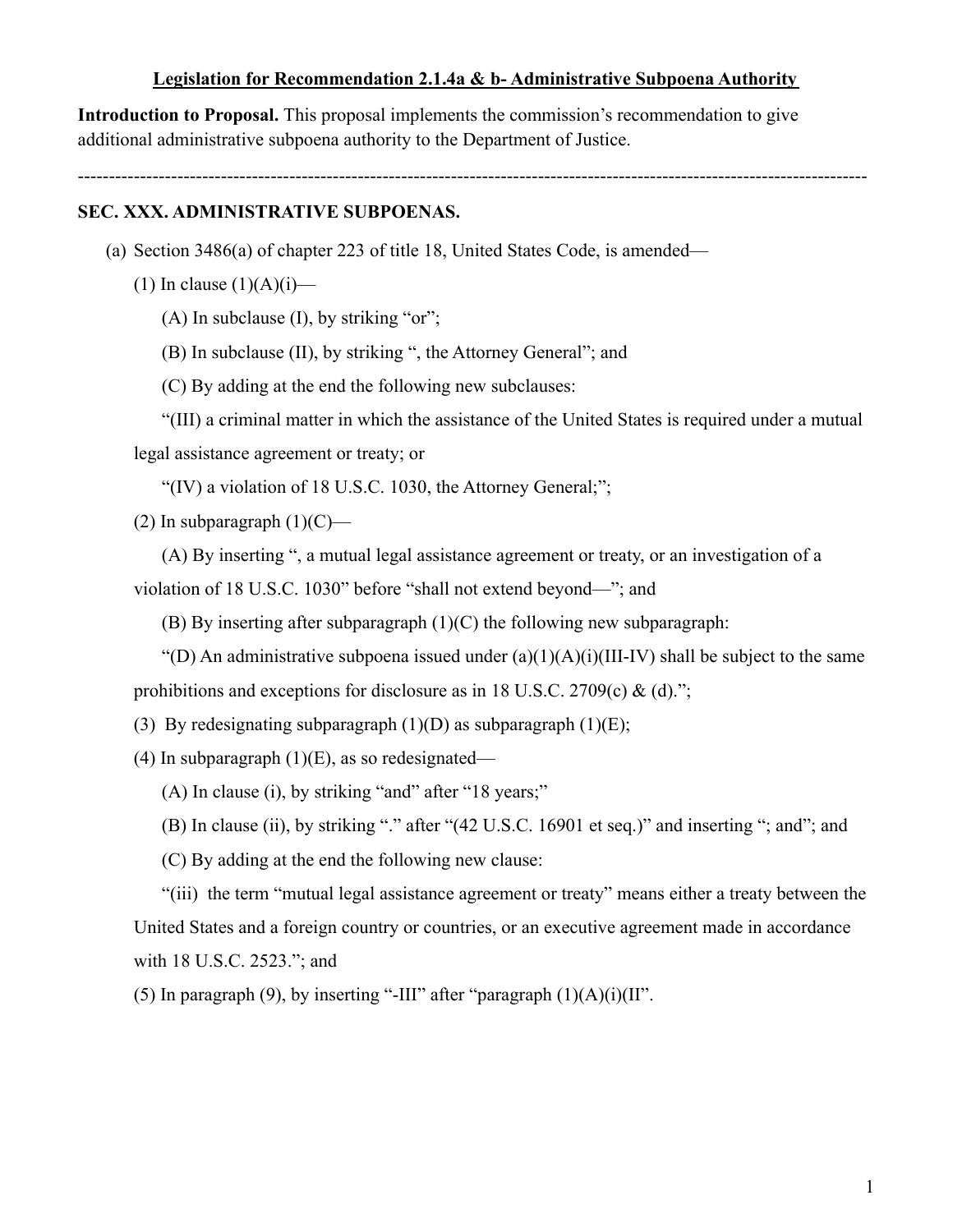Legend. This proposal amends existing legislation (18 USC 3486). Changes are **highlighted** with new words underlined and deleted words are **strikethroughs**.

-------------------------------------------------------------------------------------------------------------------------------

# **§ 3486. ADMINISTRATIVE SUBPOENAS**

## **(a) Authorization.**

**(1)**

**(A)** In any investigation of—

**(i)** (I) a Federal health care offense;  $\frac{\partial \mathbf{r}}{\partial t}$  (II) a Federal offense involving the sexual exploitation or abuse of children; **(III)** a criminal matter in which the assistance of the United States is required under a mutual legal assistance agreement or treaty; or (IV) a violation of 18 U.S.C. 1030, the Attorney General;

**(ii)** an unregistered sex offender conducted by the United States Marshals Service, the Director of the United States Marshals Service; or

**(iii)** an offense under section 871 or 879, or a threat against a person protected by the United States Secret Service under paragraph (5) or (6) of section 3056, if the Director of the Secret Service determines that the threat constituting the offense or the threat against the person protected is imminent, the Secretary of the Treasury,

may issue in writing and cause to be served a subpoena requiring the production and testimony described in subparagraph (B).

**(B)** Except as provided in subparagraph (C), a subpoena issued under subparagraph (A) may require—

- **(i)** the production of any records or other things relevant to the investigation; and
- **(ii)** testimony by the custodian of the things required to be produced concerning the production and authenticity of those things.

**(C)** A subpoena issued under subparagraph (A) with respect to a provider of electronic communication service or remote computing service, in an investigation of a Federal offense involving the sexual exploitation or abuse of children, a mutual legal assistance agreement or treaty, or an investigation of a violation of 18 U.S.C. 1030 shall not extend beyond—

**(i)** requiring that provider to disclose the information specified in section  $2703(c)(2)$ , which may be relevant to an authorized law enforcement inquiry; or

**(ii)** requiring a custodian of the records of that provider to give testimony concerning the production and authentication of such records or information.

(D) An administrative subpoena issued under  $(a)(1)(A)(i)(III-IV)$  shall be subject to the same prohibitions and exceptions for disclosure as in 18 U.S.C. 2709(c)  $\&$ (d).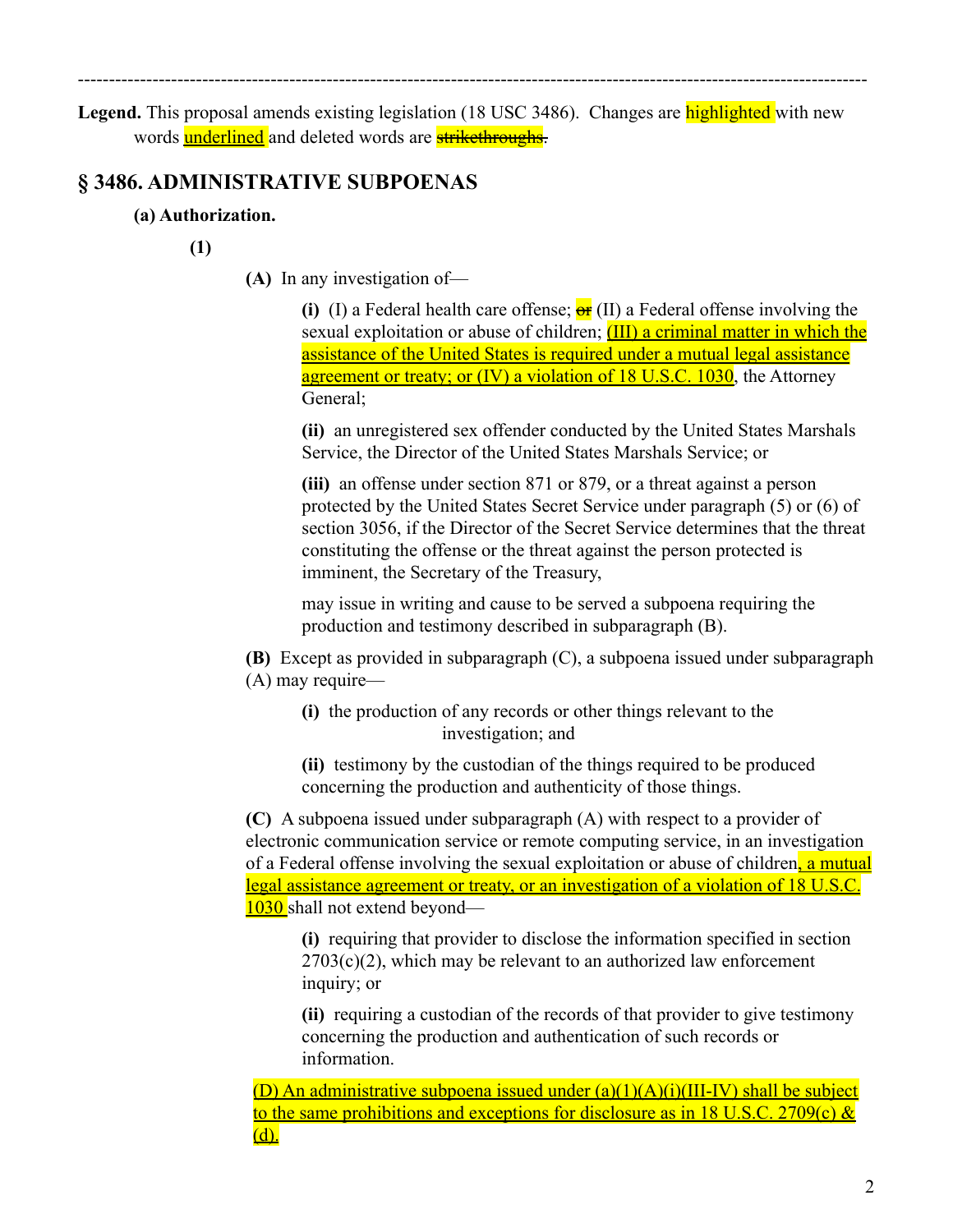**(<del>D</del>E**) As used in this paragraph—

**(i)** the term "Federal offense involving the sexual exploitation or abuse of children" means an offense under section 1201, 1591, 2241(c), 2242, 2243, 2251, 2251A, 2252, 2252A, 2260, 2421, 2422, or 2423, in which the victim is an individual who has not attained the age of 18 years; and

**(ii)** the term "sex offender" means an individual required to register under the Sex Offender Registration and Notification Act ([42 U.S.C. 16901](https://advance.lexis.com/api/document?collection=statutes-legislation&id=urn:contentItem:8SHT-0732-D6RV-H31V-00000-00&context=) et seq.)<mark>: and</mark>

**(iii)** the term "mutual legal assistance agreement or treaty" means either a treaty between the United States and a foreign country or countries, or an executive agreement made in accordance with 18 U.S.C. 2523.

**(2)** A subpoena under this subsection shall describe the objects required to be produced and prescribe a return date within a reasonable period of time within which the objects can be assembled and made available.

**(3)** The production of records relating to a Federal health care offense shall not be required under this section at any place more than 500 miles distant from the place where the subpoena for the production of such records is served. The production of things in any other case may be required from any place within the United States or subject to the laws or jurisdiction of the United States.

**(4)** Witnesses subpoenaed under this section shall be paid the same fees and mileage that are paid witnesses in the courts of the United States.

**(5)** At any time before the return date specified in the summons, the person or entity summoned may, in the United States district court for the district in which that person or entity does business or resides, petition for an order modifying or setting aside the summons, or a prohibition of disclosure ordered by a court under paragraph (6).

**(6)**

**(A)** A United States district court for the district in which the summons is or will be served, upon application of the United States, may issue an ex parte order that no person or entity disclose to any other person or entity (other than to an attorney in order to obtain legal advice) the existence of such summons for a period of up to 90 days.

**(B)** Such order may be issued on a showing that the things being sought may be relevant to the investigation and there is reason to believe that such disclosure may result in—

- **(i)** endangerment to the life or physical safety of any person;
- **(ii)** flight to avoid prosecution;
- **(iii)** destruction of or tampering with evidence; or
- **(iv)** intimidation of potential witnesses.

**(C)** An order under this paragraph may be renewed for additional periods of up to 90 days upon a showing that the circumstances described in subparagraph (B) continue to exist.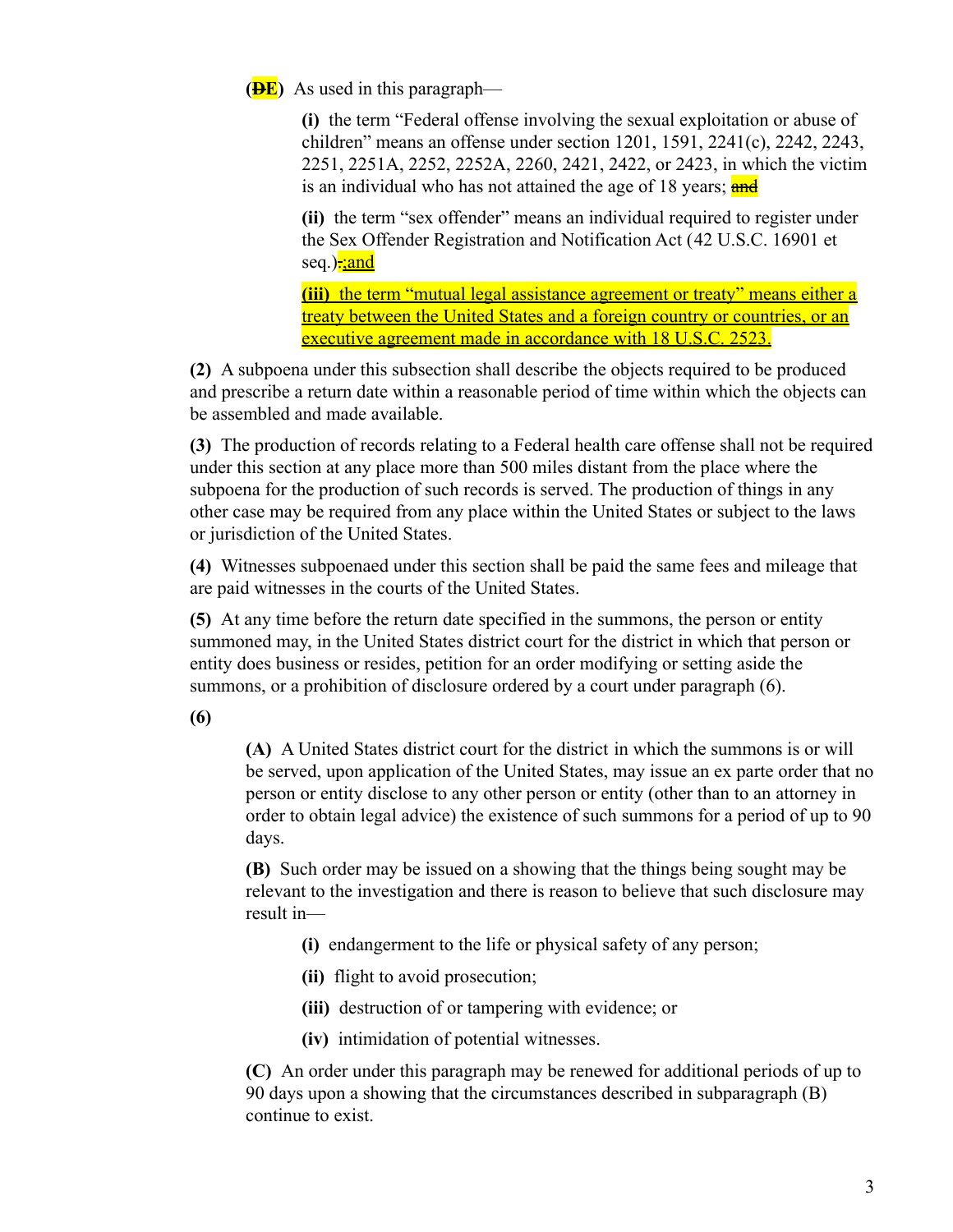**(7)** A summons issued under this section shall not require the production of anything that would be protected from production under the standards applicable to a subpoena duces tecum issued by a court of the United States.

**(8)** If no case or proceeding arises from the production of records or other things pursuant to this section within a reasonable time after those records or things are produced, the agency to which those records or things were delivered shall, upon written demand made by the person producing those records or things, return them to that person, except where the production required was only of copies rather than originals.

**(9)** A subpoena issued under paragraph  $(1)(A)(i)(II-III)$  or  $(1)(A)(iii)$  may require production as soon as possible, but in no event less than 24 hours after service of the subpoena.

**(10)** As soon as practicable following the issuance of a subpoena under paragraph (1)(A)(iii), the Secretary of the Treasury shall notify the Attorney General of its issuance.

**(b) Service.** A subpoena issued under this section may be served by any person who is at least 18 years of age and is designated in the subpoena to serve it. Service upon a natural person may be made by personal delivery of the subpoena to him. Service may be made upon a domestic or foreign corporation or upon a partnership or other unincorporated association which is subject to suit under a common name, by delivering the subpoena to an officer, to a managing or general agent, or to any other agent authorized by appointment or by law to receive service of process. The affidavit of the person serving the subpoena entered on a true copy thereof by the person serving it shall be proof of service.

**(c) Enforcement.** In the case of contumacy by or refusal to obey a subpoena issued to any person, the Attorney General may invoke the aid of any court of the United States within the jurisdiction of which the investigation is carried on or of which the subpoenaed person is an inhabitant, or in which he carries on business or may be found, to compel compliance with the subpoena. The court may issue an order requiring the subpoenaed person to appear before the Attorney General to produce records, if so ordered, or to give testimony concerning the production and authentication of such records. Any failure to obey the order of the court may be punished by the court as a contempt thereof. All process in any such case may be served in any judicial district in which such person may be found.

**(d) Immunity from civil liability.** Notwithstanding any Federal, State, or local law, any person, including officers, agents, and employees, receiving a subpoena under this section, who complies in good faith with the subpoena and thus produces the materials sought, shall not be liable in any court of any State or the United States to any customer or other person for such production or for nondisclosure of that production to the customer.

### **(e) Limitation on use.**

**(1)** Health information about an individual that is disclosed under this section may not be used in, or disclosed to any person for use in, any administrative, civil, or criminal action or investigation directed against the individual who is the subject of the information unless the action or investigation arises out of and is directly related to receipt of health care or payment for health care or action involving a fraudulent claim related to health; or if authorized by an appropriate order of a court of competent jurisdiction, granted after application showing good cause therefor.